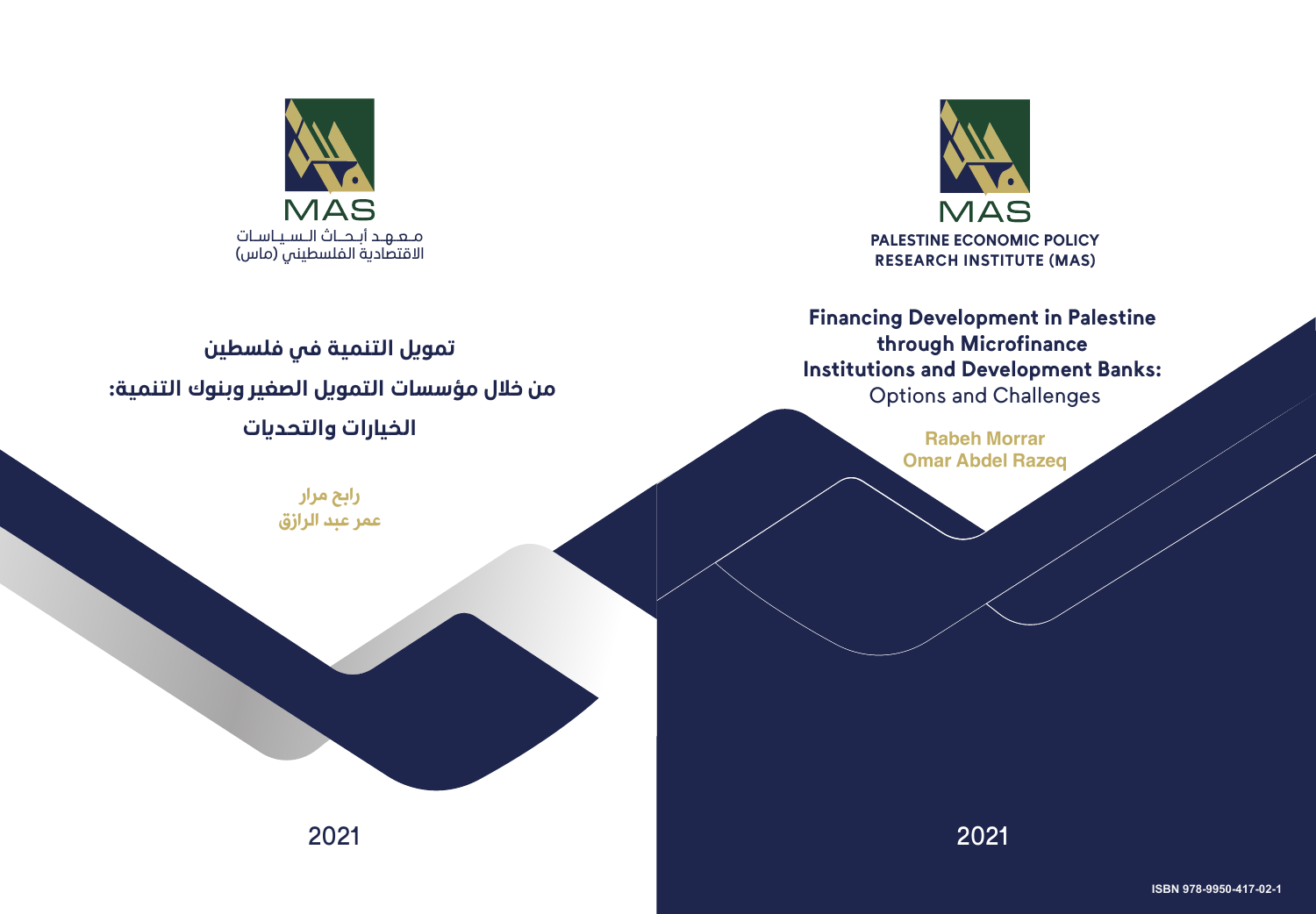#### **The Palestine Economic Policy Research Institute (MAS)**

Founded in Jerusalem in 1994 as an independent, non-profit institution to contribute to the policy-making process by conducting economic and social policy research. MAS is governed by a Board of Trustees consisting of prominent academics, businessmen and distinguished personalities from Palestine and the Arab Countries.

#### **Mission**

MAS is dedicated to producing sound and innovative policy research, relevant to economic and social development in Palestine, with the aim of assisting policy-makers and fostering public participation in the formulation of economic and social policies.

#### **Strategic Objectives**

- Promoting knowledge-based policy formulation by conducting economic and social policy research in accordance with the expressed priorities and needs of decision makers.
- Evaluating economic and social policies and their impact at different levels for correction and review of existing policies.
- Providing a forum for free, open and democratic public debate among all stakeholders on the socio-economic policy-making process.
- Disseminating up-to-date socio-economic information and research results.
- Providing technical support and expert advice to PNA bodies, the private sector, and NGOs to enhance their engagement and participation in policy formulation.
- Strengthening economic and social policy research capabilities and resources in Palestine.

#### **Board of Trustees**

Nabeel Kassis (Chairman), Maher Masri (Vice Chairman), Azzam Shawwa (Treasurer), Ola Awad (Secretary), Bassim S. Khoury, Haitham Zoubi, Ismael Zabri, Khaled Osaily, Mohammad Mustafa, Mohammad Nasr, Salim Tamari, Sam Bahour, Samia Totah, Rita Giacaman, Raja Khalidi (Director General of the Institute - ex officio member)

Copyright © 2021 Palestine Economic Policy Research Institute (MAS) P.O. Box 19111, Jerusalem and P.O. Box 2426, Ramallah Tel: +972-2-2987053/4, Fax: +972-2-2987055 e-mail: info@mas.ps Web Site: www.mas.ps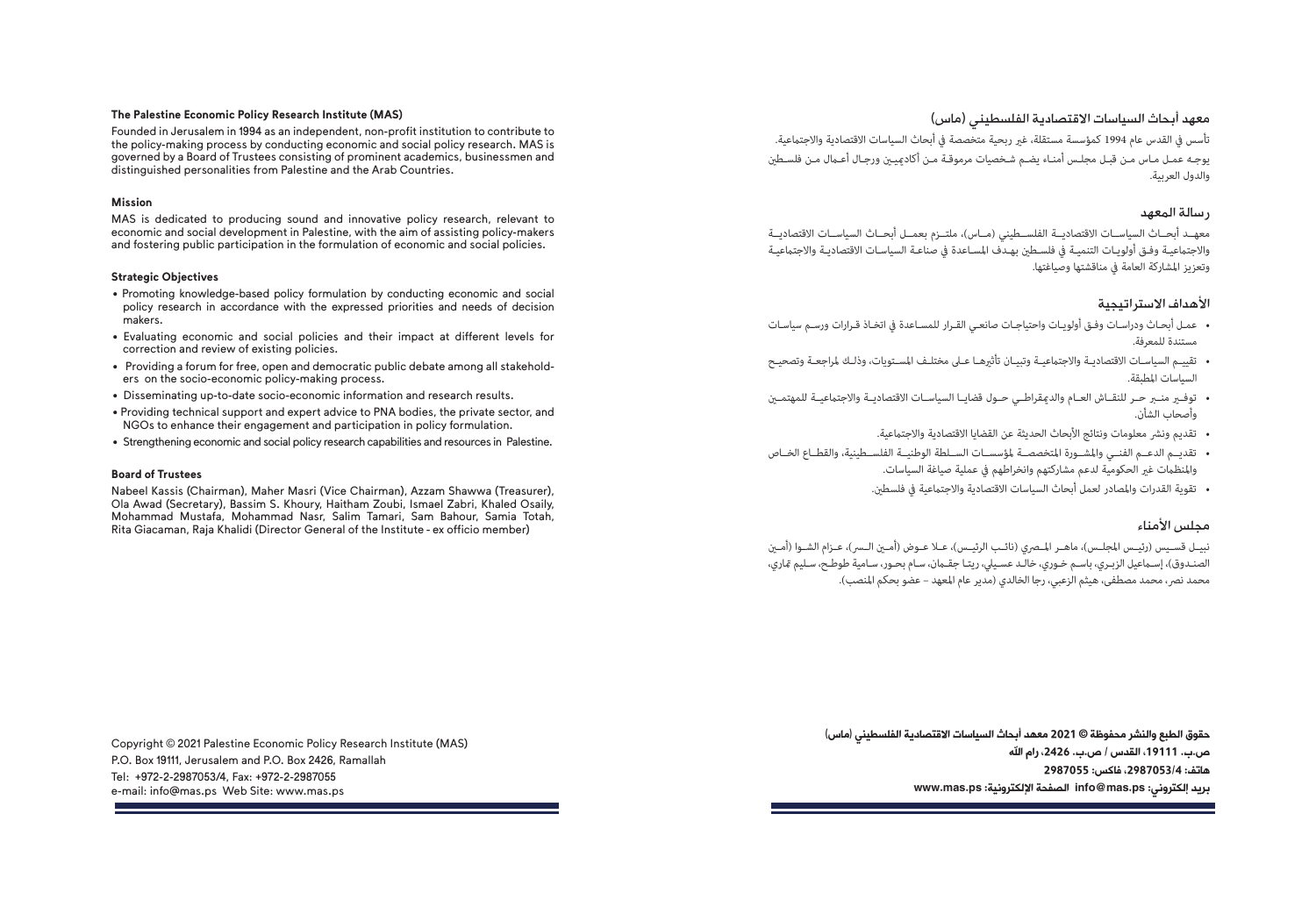Financing Development in Palestine through Microfinance Institutions and Development Banks: Options and Challenges

Researchers: Dr. Rabeh Morrar Dr. Omar Abdel Razeq

Research Assistant: Rand Al-Tawil

This study was funded by The Arab Fund for Economic and Social Development



Palestine Economic Policy Research Institute (MAS) Jerusalem and Ramallah 2021 ISBN 978-9950-417-02-1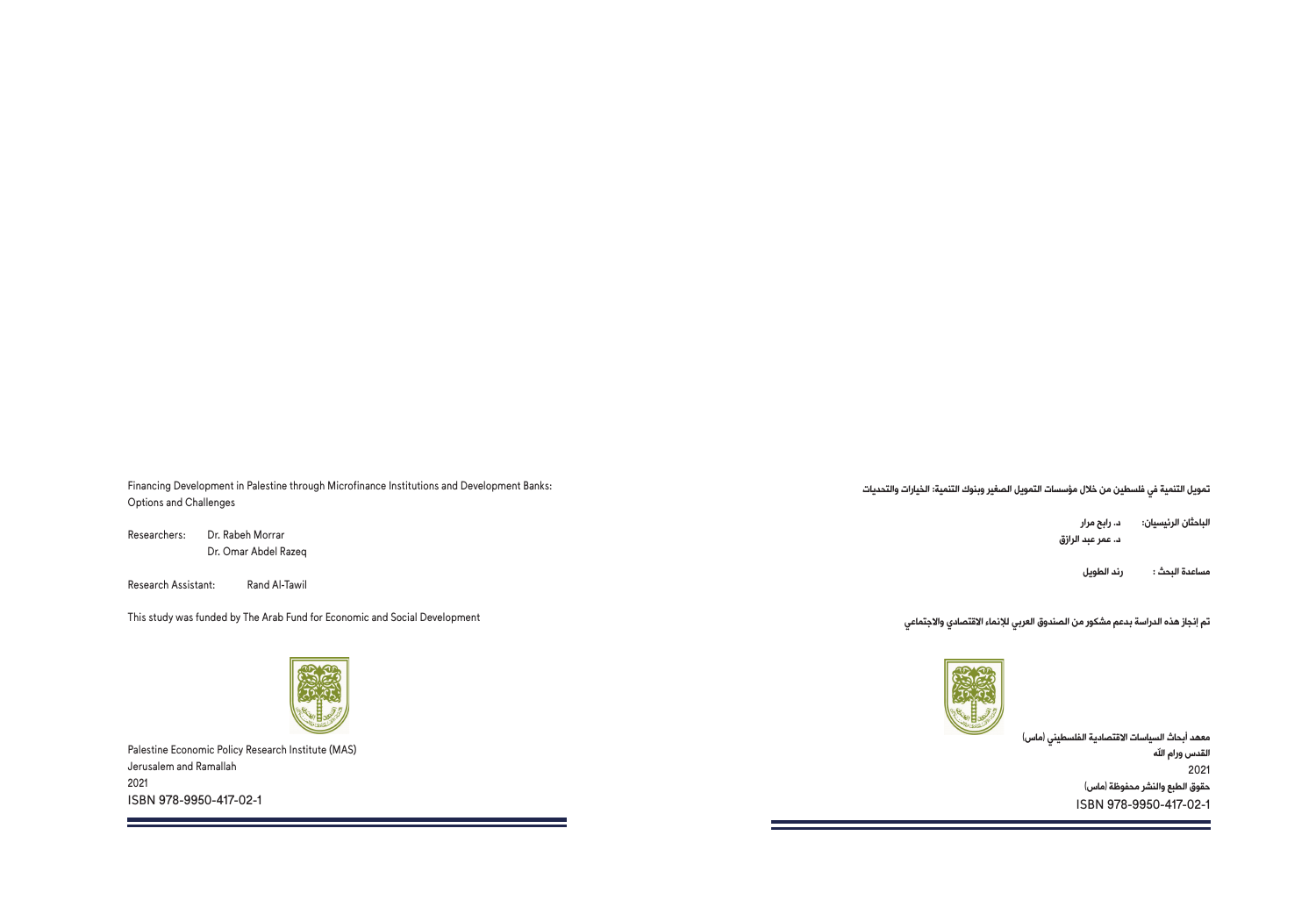## **Foreword**

This study formed one of MAS's priority research topics for 2021, examining options for - and challenges in – the financing of development in Palestine, considering different mechanisms and institutions. In this context, microfinance institutions play a major role, providing microfinance services to poor, low-income and marginalized groups that cannot access financing provided by the mainstream banking sector. In 2021, the Palestinian government announced the establishment of the Independence Bank for Investment and Development. The study addresses the problems that accompanied this announcement, in light of the lack of clarity on its objectives and its developmental role, combined with the lack of a comprehensive vision for development and the national fight against poverty. With this in mind, the study proposes a set of appropriate interventions and policies for various relevant authorities, including the Independence Bank, in order to enhance development finance and the access capabilities of poor/marginalized groups. The study also outlines tools to regulate the relationship between the Independence Bank - as a governmental tool for investment and development - and microfinance institutions.

The study concludes that there are great opportunities for the growth of the microfinance sector. However, the removal of challenges faced by the sector is essential, to enable it to play a greater role in promoting comprehensive and sustainable development in Palestine. This requires adopting appropriate measures and policies by various relevant authorities. The study recommends adopting a comprehensive development concept by microfinance institutions that is relevant to the Palestinian context; directing efforts to establish guarantee funds/programs for financing provided by microfinance institutions; developing and activating complementarity in the microfinance system; securing temporary financing lines for microfinance institutions,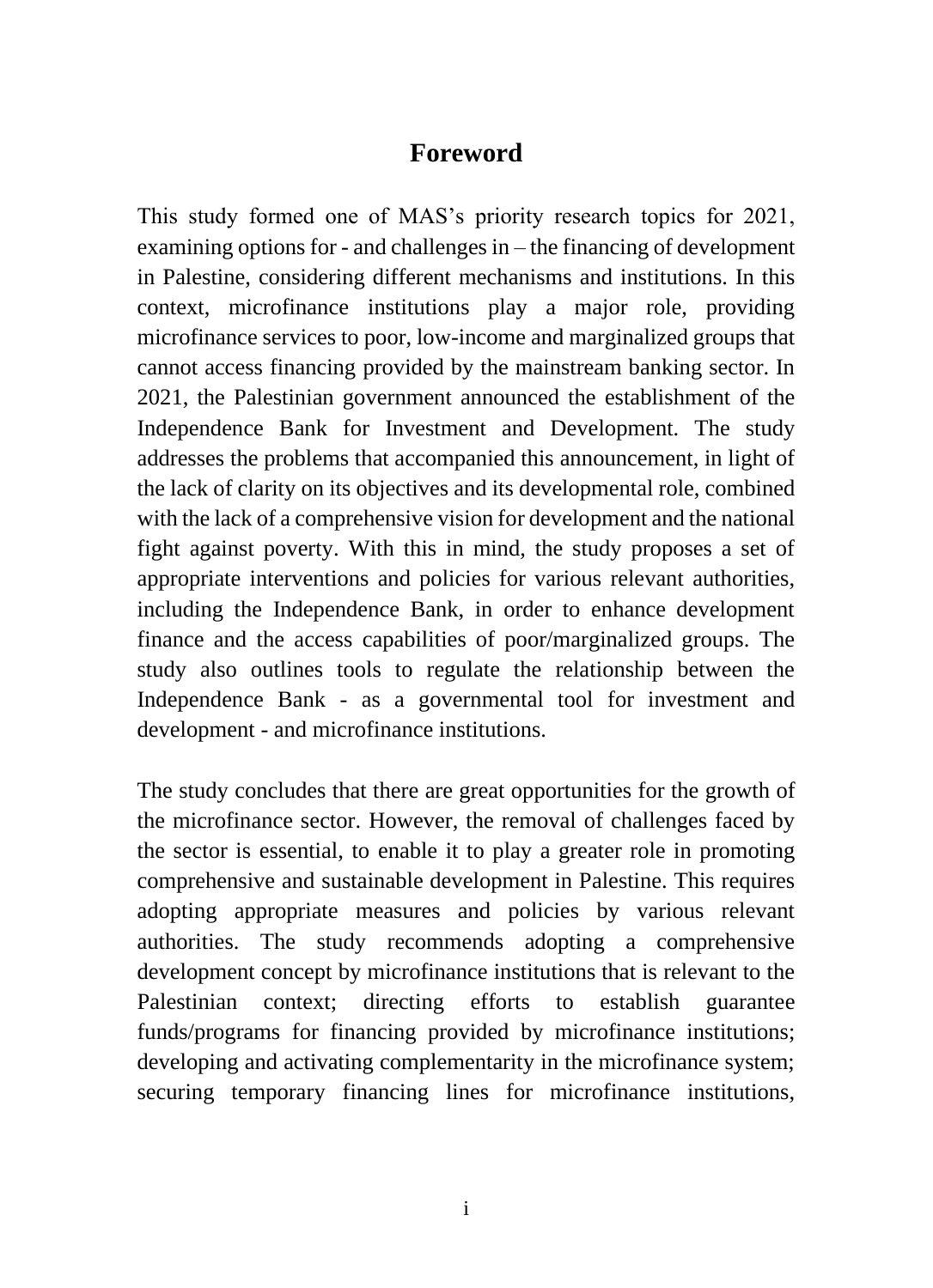allowing them to withstand emergencies arising from Israeli policies hostile to the Palestinian economy.

As for the Independence Bank, certain conditions must be met for this initiative to succeed, as informed by the experiences of other countries in establishing and operating public banks. This includes developing the legal environment for the Bank, such that it is protected (as much as possible) from unstable economic and political conditions in the Palestinian territories. Moreover, the Bank's mandate (mission) in the economic and societal sectors must be defined in a clear and phased manner and must be complementary to the existing institutional environment. The Bank needs to be able to answer various questions on its mandate and the nature of its work. Palestine should avoid the failures experienced by other public banks, both regionally and globally, while stimulating conditions for the success of public investment at a level of risk that cannot be met by private investment. Hence, it is recommended that the Bank refrains from providing financial services, and that it prioritizes large development projects that the private sector is reluctant  $to -$  or cannot – implement solely.

MAS would like to thank all of Dr. Rabeh Morrar and Dr. Omar Abdel-Razek for their efforts in preparing this study, as well as research assistant Ms. Rand Al-Taweel. We also thank the Palestine Monetary Authority (PMA) for its review of the study and for providing important suggestions. We are also grateful to the Arab Fund for Economic and Social Development (AFESD) for financing this study, and for its continuous support of MAS efforts in advancing and developing the Palestinian economy.

> Raja Khalidi Director General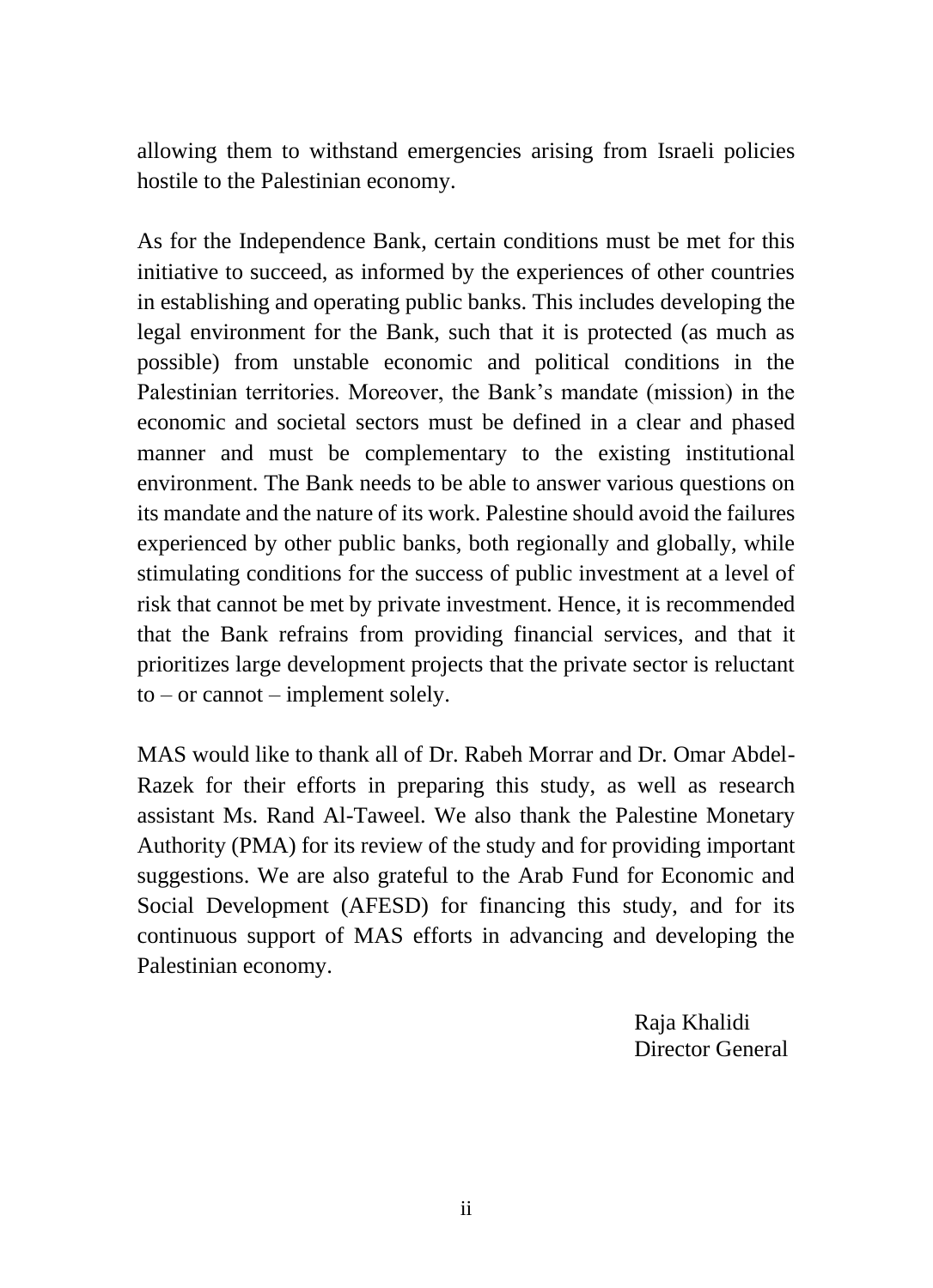# **Executive Summary**

Microfinance institutions (MFIs) began working in Palestine in the 1980s, in the form of non-governmental organizations (NGOs), in order to fill the large funding gap caused by the Israeli occupation authorities' closure of banks in the West Bank and Gaza Strip. At that time, MFIs played an important role in fostering production and employment, fighting poverty and stimulating development. Most of them received support from local and international NGOs, in order to provide microfinance services to poor and marginalized groups.

Early in 2021, the Palestinian Government issued Law No.5 of 2021, establishing a governmental development bank, named the *Independence Bank for Investment and Development.* Financed by government capital, it works to promote development and fight poverty, especially in light of the social and economic challenges caused by the Corona pandemic; and large gaps in development financing in Palestine. Studies emphasize the importance of such a bank in promoting development. However, a number of conditions need to be fulfilled, most notably the adoption of a clear mandate which allows for an evaluation of the extent to which objectives have been realized. Moreover, the establishment of such a bank will have repercussions on the developmental role of MFIs, and on overall efforts for stimulating development, fighting poverty and reducing levels of marginalization.

This research paper aims to identify options for, and challenges in, financing development in Palestine, in which MFIs play a major role. MFIs provide microfinance to poor, low-income and marginalized groups who would not otherwise be able to access finance from the mainstream banking sector. This is of special concern given the establishment of the *Independence Bank for Investment and Development*, and the problematic aspects of the Law of the lack of clarity of the objectives and developmental role entrusted to the Bank, as well as its incoherent vision for development and fighting poverty at the national level.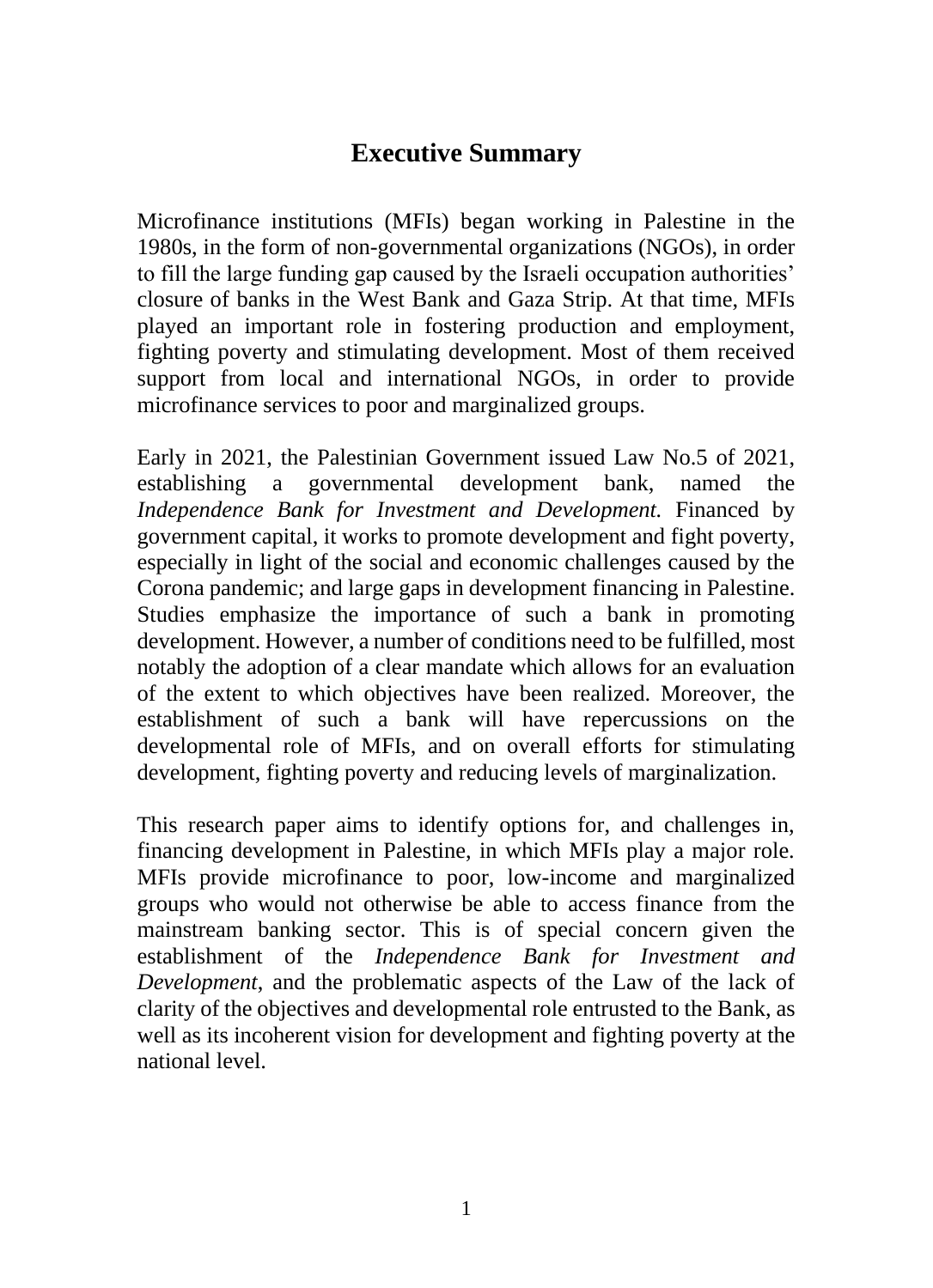In addition to a literature review covering both Arab and international sources, combined with a review of relevant laws and decisions in Palestine effective in 2021, the researchers collected and analyzed data from primary and secondary sources. The study methodology included, mainly, in-depth interviews with a sample of MFIs in Palestine, and from other relevant parties (official entities, field practitioners in development financing, private sector representatives and development experts), in order to study and analyze the reality of microfinance in Palestine, and the nature of the developmental role that it plays.

### **Experiences of MFIs and development banks across the globe**

Profit-making is one of the main tools utilized by MFIs to maintain their financial sustainability. For a long time, experts believed that establishing a commercial market for microfinance is the most appropriate way to expand microfinance services around the world. This trend had negative repercussions on MFIs' ability to achieve their developmental goals across many parts of the world, due to intense competition between them for market share, as well as the rapid transformation of some of them into quasi-commercial banks (driven by profit). This may be the most prominent reason for the increasing spread of the phenomenon of mission drift, in which specialized financial institutions move away from achieving their social/developmental goals and increasingly focus on financial performance/profits.

Across many countries, governments intervened by setting controls on MFIs, to avoid their transformation into commercial banks concerned only with profits and financial sustainability, at the expense of their social and developmental goals. The aim was to maintain a balance between MFIs' financial and social performance, and to limit the phenomenon of deviation from their initial developmental goals. Primarily, government provides guarantees for MFIs' loans, in addition to incentives for social and development performance.

Globally, the attempts of governments to participate directly in the microfinance sector have proven unsuccessful in many countries, as they tend to crowd-out the private sector and MFIs, greatly affecting the sustainability of microfinance programs. Government competition with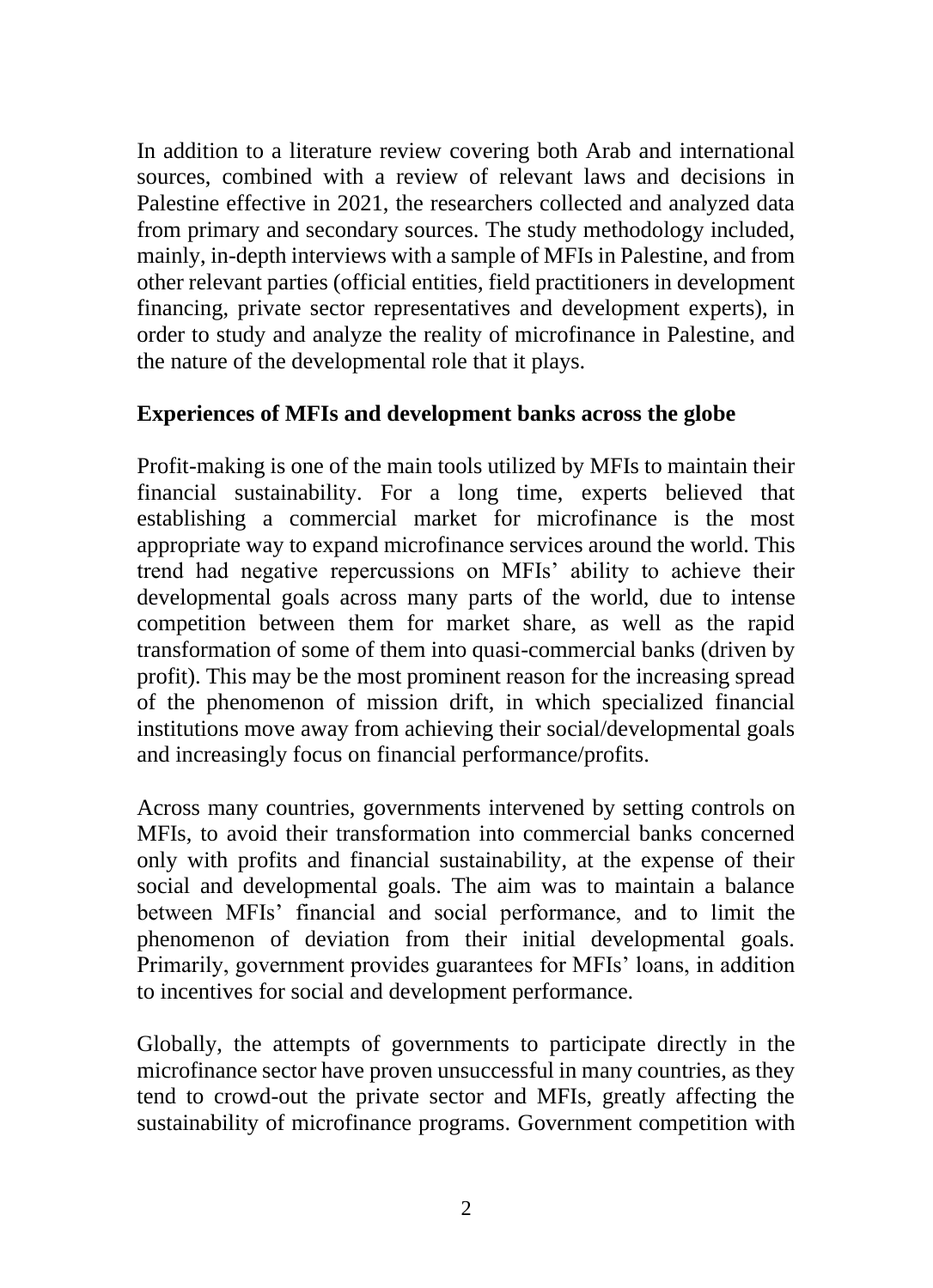MFIs (through direct investments in the financing market, or by setting inappropriate ceilings on interest rates for microfinance loans) is one of the most prominent negative factors that may cause harm to nongovernmental or private MFIs, narrowing the scope of services that they can provide and causing them to exit the market.

Despite failures in the experiences of development banks in a number of countries (Nepal, Mexico, Colombia, Venezuela) during the last three decades of the 20th century, and the closure or privatization of many of them, they remain an effective tool used by many countries to create enabling conditions for success, by correcting failures in the development finance sector. Moreover, it is possible for governments to use development banks as an effective mechanism for building a policy framework, covering organizational/administrative structures and sustainable financial models for such banks. This enables them to achieve their developmental goals independently of government.

## **Legal framework for microfinance in Palestine**

During the last decade, the Palestinian National Authority has developed the legal framework governing this sector, by issuing of a number of laws and instructions, and by the direct regulation/supervision of the Palestine Monetary Authority (PMA) over the work of MFIs. In this regard, Law No. 6 of 2008 can be considered an amendment to the Companies Law of 1964, while Resolution No. 3 of 2010 regarding systems at non-profit companies are among the first laws adopted that are directly related to the work of MFIs. Additionally, Banking Law No. 9 of 2010 assigned the PMA the power to grant operating licenses to specialized lending institutions, and to monitor and supervise them. PMA is the "only body authorized to formulate and set monetary policy and to supervise its implementation". Subsequently, Presidential Resolution No.132 of 2011, regarding the licensing and supervision of specialized lending institutions, strengthens and elaborates on Law No. 9 of 2010, especially concerning the regulation of the work of specialized lending institutions.

PMA is keen to organize the supervisory relationship in a participatory approach, and to provide a sound regulatory environment based on best practices, while taking into account the specificities of the Palestinian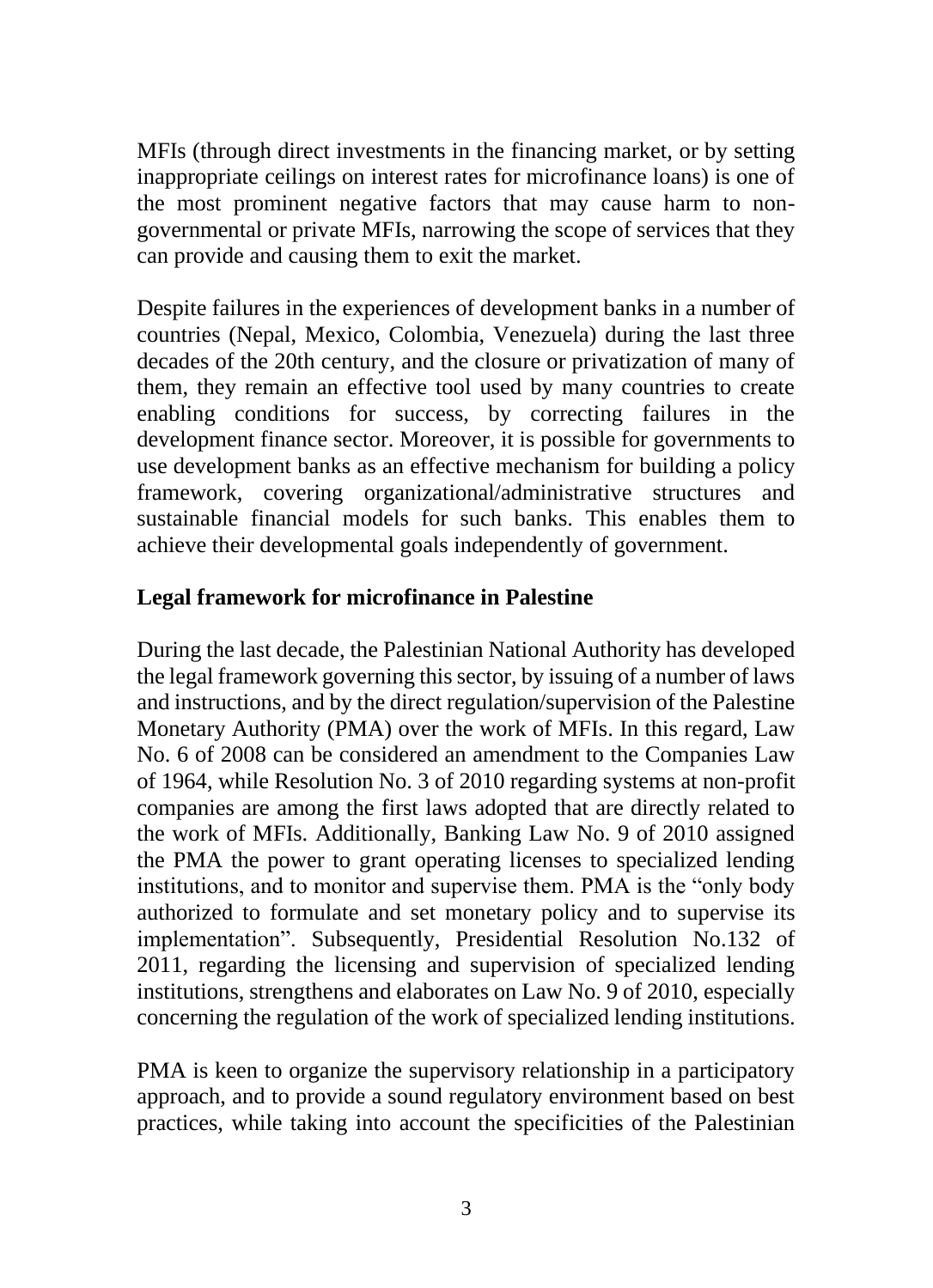context. PMA works to prepare sector-wide strategies on an ongoing basis, and in partnership with financing institutions, helping them to achieve their goals and fulfill the tasks assigned to them.

Concerning the licensing of lending institutions and their transformation into companies (2011-13), PMA focused on laying the foundations for this sector. It applied rules of governance in accordance with international best practices, defining responsibilities and powers of boards of directors and executive management, strengthening internal/risk control systems, as well as regulating disclosure, transparency and accountability mechanisms.

During field research and in-depth interviews (conducted as part of this study), numerous parties pointed to the positive developmental role and relevance of MFIs, especially in light of severe economic and social challenges faced by marginalized groups and regions, and repercussions on the expected growth of demand for such financing. At the same time, these parties emphasized the deviation of some MFIs - during the past decade - from the mission and development goals for which they were established. Increasingly, they have come to rely on commercial methods, despite the numerous laws and regulations adopted by the PMA to regulate their work.

Based on these new laws and regulations, MFIs have been transformed from non-governmental and non-profit associations/organizations (most of which receive direct support from international financing and development institutions) to (for-profit or non-profit) companies. This new reality created a new administrative and financial environment for these institutions. MFIs are now using new mechanisms for work processes and accounts' management, based on market and profit considerations. They are now in the position to extend finance at market rates, according to the categories that they target and associated risks. They can also further grow their investment portfolios by borrowing from commercial banks, thus expanding their business volumes.

Competition between companies working in microfinance, and their pursuit of profits, has prompted them to diversify their product offerings and credit portfolios, to include both the developmental and non-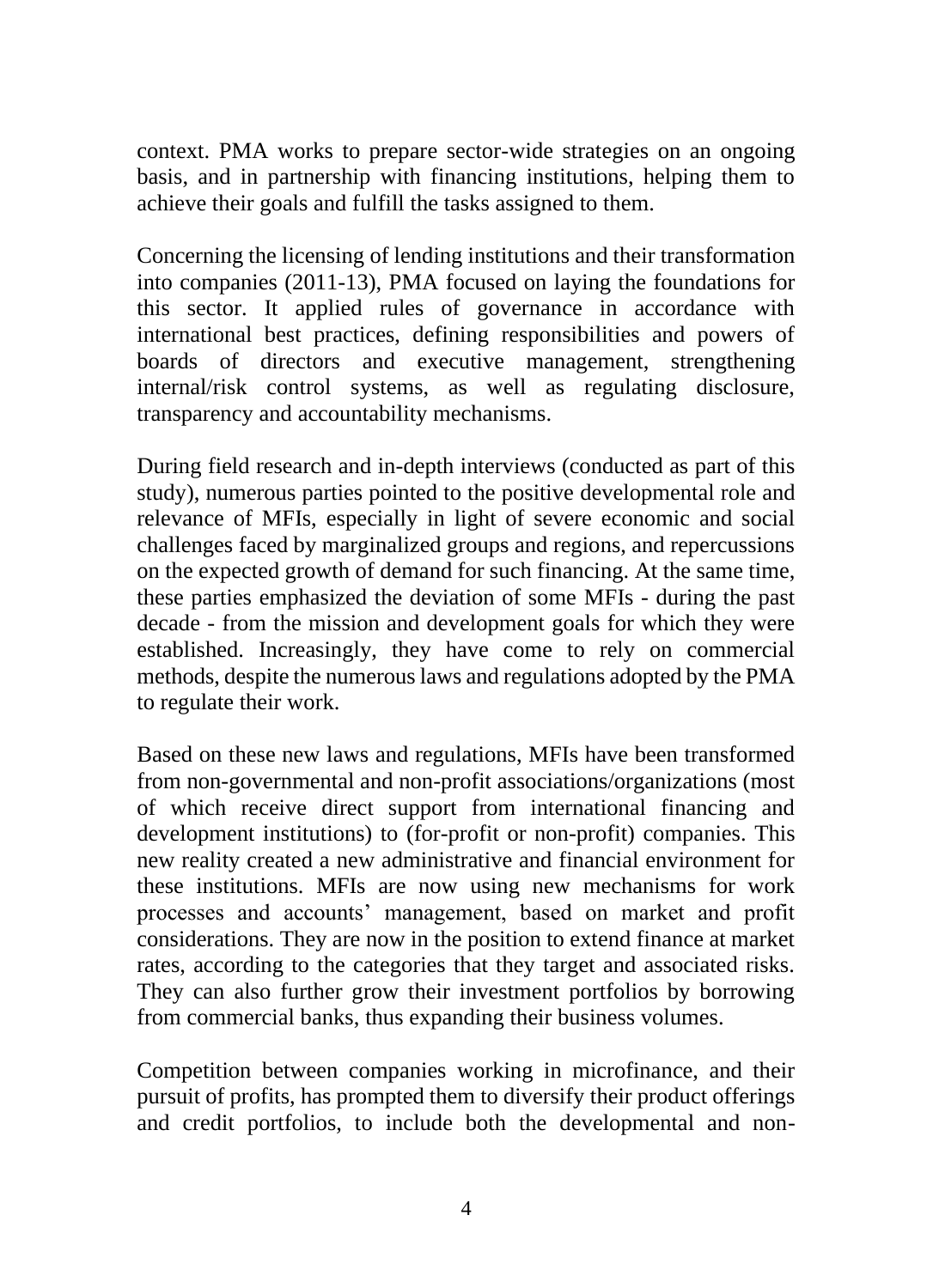developmental sectors. MFIs are now providing a variety of financial services for non-developmental purposes, such as consumer loans and housing improvement (purchasing, building completion, finishing, or interior repairs). Under the pressure of competition, MFIs still managed to achieve financial sustainability. The objectives of a number of them deviated from focusing on micro/small-sized projects targeting smallscale producers, marginalized groups and the poorest, to providing larger loans targeting the industrial sector, and on occasion entering into direct competition with commercial banks.

#### **Challenges facing MFIs**

The Israeli occupation and its policies are not the only challenges facing development institutions in Palestine. There are many other challenges that limit their ability to implement their development goals, based mainly on improving the standard of living of small business owners and low-income persons, as well as reducing poverty and unemployment.

First, there is a lack of a comprehensive and unified concept of developmental finance among MFIs. Some believe that promoting development requires owning a large financing portfolio, through which they can expand their lending cycle. Others do not see a problem with consumer loans. Others target medium-sized projects, or nonmarginalized groups, that do not qualify for traditional, commercial financing. Second, an integrated and unified system for microfinance that brings together all related parties is absent. Therefore, there are no efforts at coordination between players, in promoting development and ensuring comprehensive coverage of all marginalized groups/regions. Third, the absence of loan guarantees for the owners of small-size projects does not encourage banks and other financial institutions to increase the volume of credit granted to enterprise. Finally, competition between MFIs may lead to negative results for the structure of the microfinance market, characterized by the forced exit of some small players, as happened in numerous developing countries during the 1980s, particularly in Latin America. There are concerns that MFIs will move away from development and social financing, towards the commercial financing of consumption and services, in order to underwrite their financial sustainability.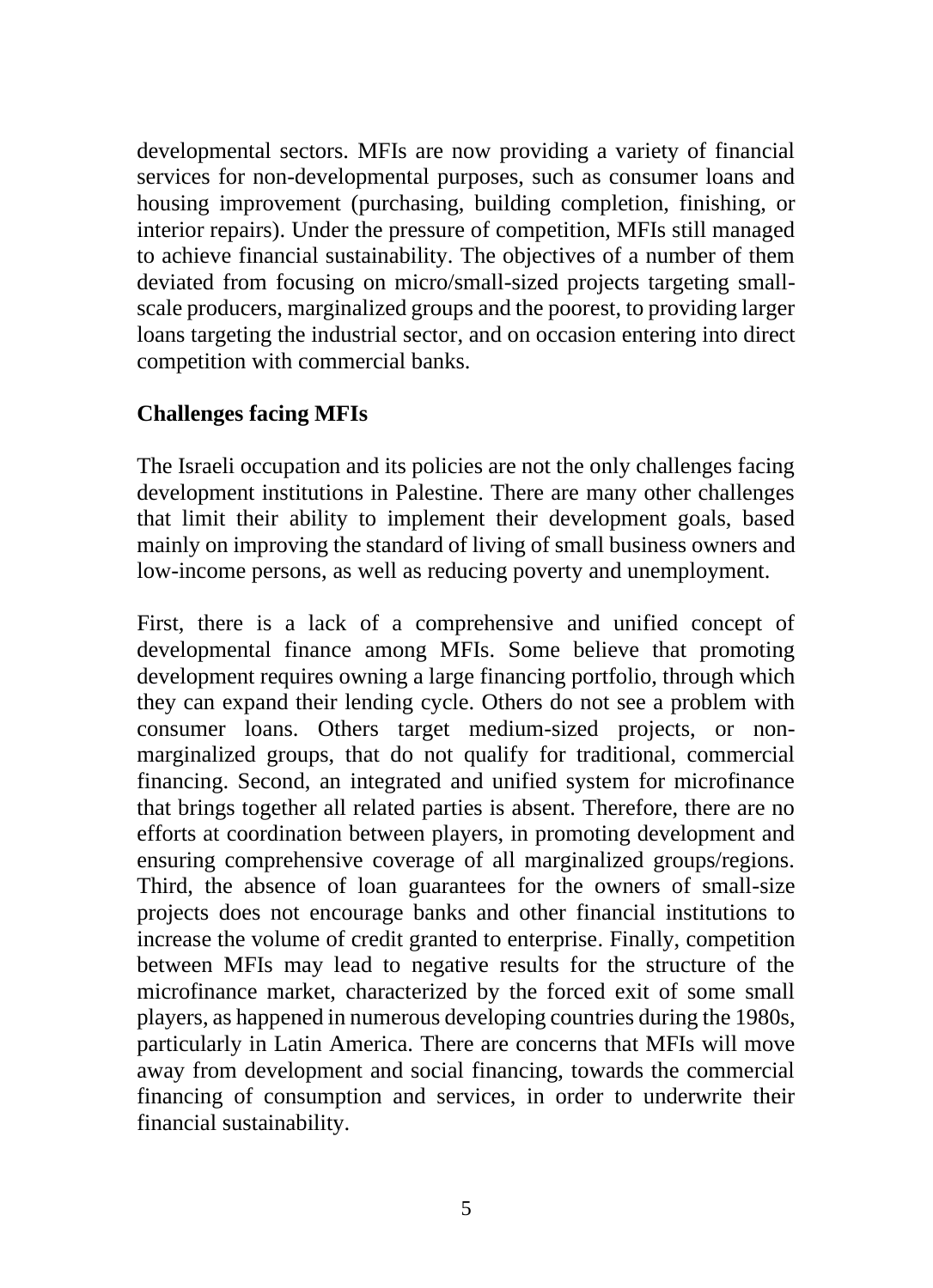#### **Decision to establish the** *Independence Bank for Investment and Development* **and options for the Bank's relationship with the microfinance sector**

The Palestinian government has experimented with microfinance, by establishing some institutions specialized in lending, with specific mandates. The Palestinian Agricultural Credit Institution (PACI) was established in 2015 to specialize in "providing loans to agricultural projects, whether for individual farmers or companies operating in the agricultural sector" that are unable to obtain financing from the traditional commercial sector (Decision No.8 of 2015 establishing the Palestinian Agricultural Credit Institution). It is not possible to evaluate PACI's experience at present, given the short period of time in which it has operated and the lack of resources that were made available to it. However, PACI is clear evidence of weak governmental commitment towards the agricultural sector on the one hand, and towards the microfinance sector on the other hand. Despite the decision to establish PACI six years ago, the government did not allocate it the financial resources that it needed to contribute to development efforts in the agricultural sector. Its funding situation is similar to other government institutions (the Palestinian Disaster Risk Reduction and Insurance Fund, PADRRIF, and the Palestinian Employment and Social Protection Fund). Both are well-designed and established with a relevant and clear mandate but have been left without the necessary public resources to take effective action in the development field.

International experience in this context shows that there are multiple factors - related to different issues - that influence the prospects of success for governmental development banks in achieving their goals. Here, we review these factors and issues, shedding some light on their availability (or otherwise) in the Palestinian context.

1. *A stable macroeconomic and political environment*. It can be discerned that the failure of governmental development banks is linked to clear cases of economic or political instability, and an inappropriate legislative or investment environment. Some banks failed as a result of the spread of financial and administrative corruption in the public sector, which was entrusted with their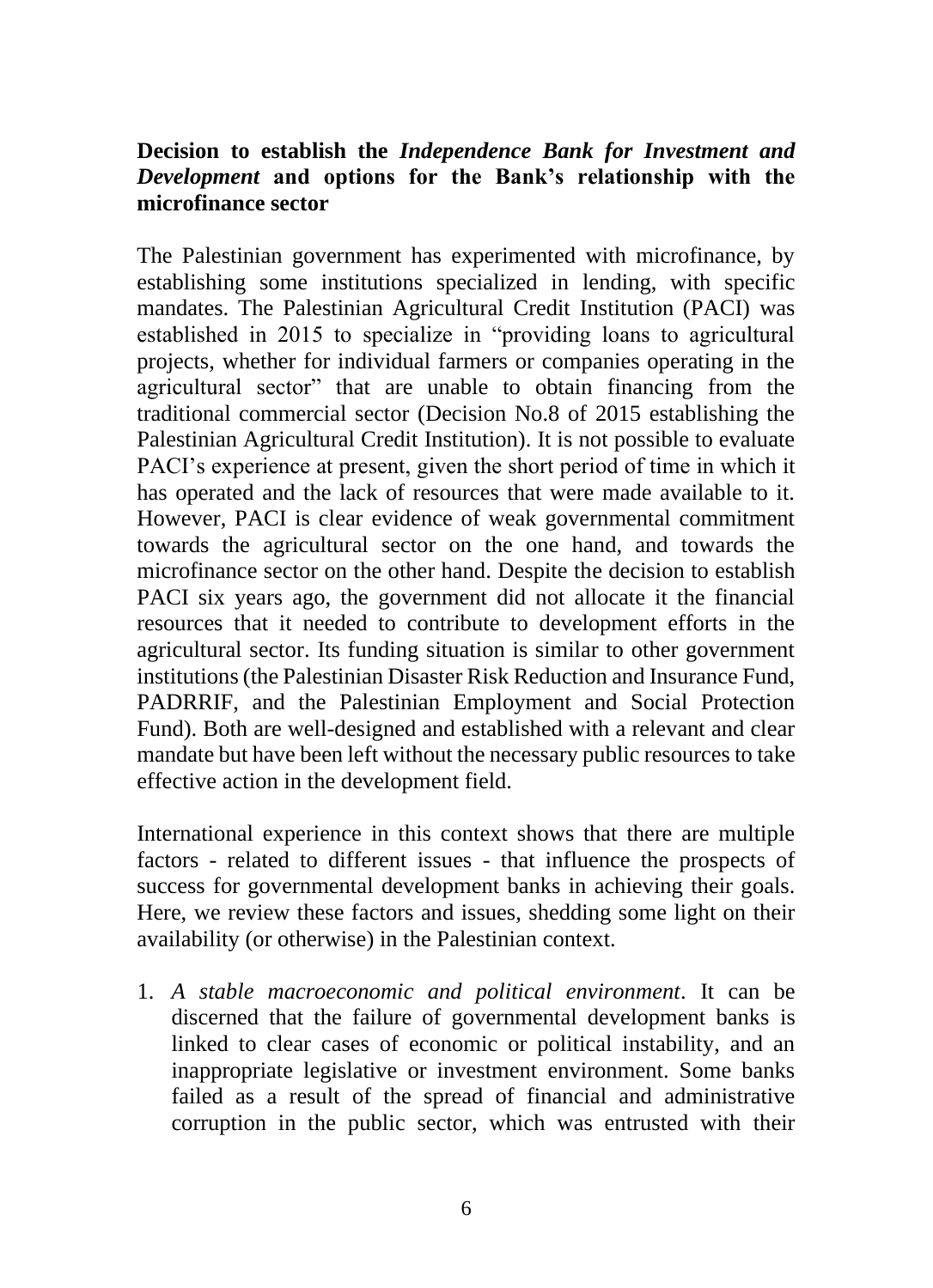management. There is no doubt that the issue of "business environment stability" is lacking in the Palestinian context, which does not bode well for the *Independence Bank's* chances of success. The lack of necessary financial/administrative control in the government sector may undermine the chances of success of the *Independence Bank* experiment, especially with regard to employment, promotions, transparency, accountability, as well as governmental interference in the decisions and activities of governing bodies. On the other hand, global experience indicates that management of financial institutions is often characterized as inefficient and ineffective. These risks can be mitigated, and such issues addressed, by subjecting the Bank to PMA's regulations and procedures, which have proven effective in managing the Palestinian banking sector.

- 2. *Clear mandate*. It seems that the mandate for the *Independence Bank* is still in the process of drafting and specification, which suggests that it will have a broad scope. Experience indicates that this is inappropriate for the establishment of governmental development banks. It is better for the mandate to be restricted at start-up, to enhance the possibility of accountability, while making it obligatory to review the mandate after the completion of start-up. This should occur after appropriate time has elapsed, in order to consider amending the mandate (expanding it, narrowing it, or reformulating it). Article 3 of the Law lists goals of a general nature, such as "driving the investment and development process towards economic and social progress", and "expanding the productive base of the national economy". However, these goals do not clearly define priority economic sectors, social groups, or the development needs of specific target groups.
- 3. *Regulation, control and supervision*. Global studies highlight the incidence of failed experiments, in which the process of regulation and oversight was in the hands of the government exclusively, leading to conflicts of interest. Therefore, experts advise that the task of regulating governmental development banks should be entrusted to the Central Bank, and that it be subject, in general, to the procedures and laws governing traditional financial institutions. Laws may be amended in ways that facilitate, and are commensurate with, the mandate assigned to these banks. These can be designed to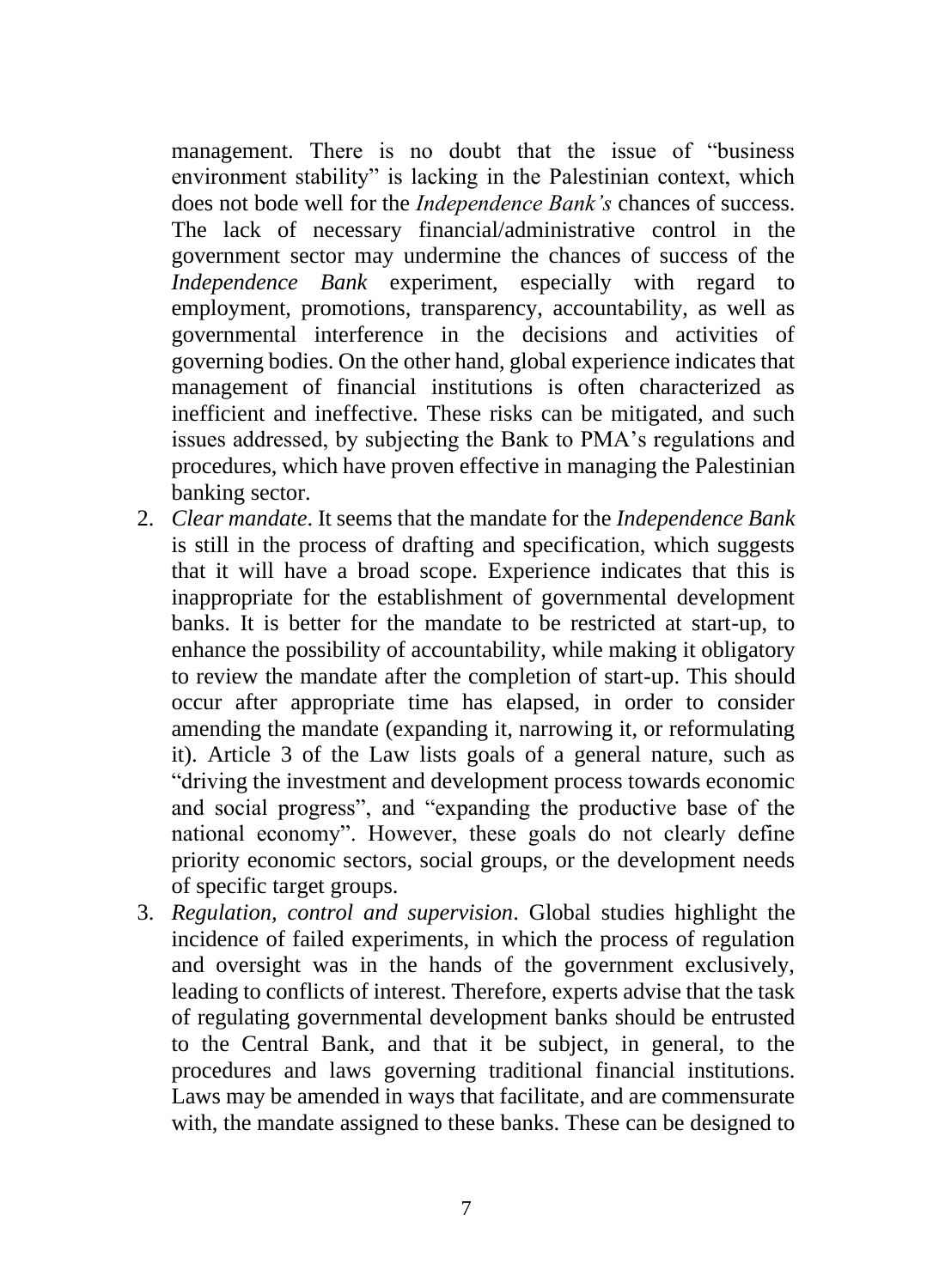maintain fair competition between institutions, with exceptions concerning certain sectors that do not qualify for conventional financing. Regulation and supervision systems must be strengthened with performance measurement and market control systems, to prevent the exploitation of special privileges, noting that the Bank is state-owned.

### **Regulating the relationship between the** *Independence Bank,* **the public sector and MFIs**

International experience further indicates that there is a difference (in terms of both theory and practice) in the objectives of MFIs and development banks. MFIs seek to reduce poverty rates and empower poor/marginalized groups, while development banks aim to promote investment in large-scale development projects, consistent with governmental development plans, and in which the public sector usually plays a leading policy-making and investment role.

In Article 3 of Decree Law No.5 of 2021, one of the main objectives of the *Independence Bank for Investment and Development* is "stimulating investment in the financing of projects for start-ups and small- and medium-sized enterprises".<sup>1</sup> This intersects with the primary goal of most MFIs in Palestine, which is to target marginalized groups and those that do not qualify for the financial services of commercial banks. Therefore, there is concern about the nature of projects and social segments that the *Independence Bank* will target, and whether its role is to compete with existing institutions. These fears mainly stem from the large financial capabilities and portfolio that the Bank is expected to own, if it is indeed to serve as one of the main financial arms of the government. This would constitute a significant competitive advantage for the Bank, if it chooses to target micro-, small- and medium-sized enterprises. The competitive advantages enjoyed by the *Independence Bank* upon its entry to the market (if its mandate allows it) may restrict the entry of new MFIs, undermine the ability of existing MFIs institutions (especially smaller ones) to cover their costs, and threaten their financial sustainability.

<sup>1</sup> https://maqam.najah.edu/ media/uploads/2021/02/legislations/االستقالل\_بنك.pdf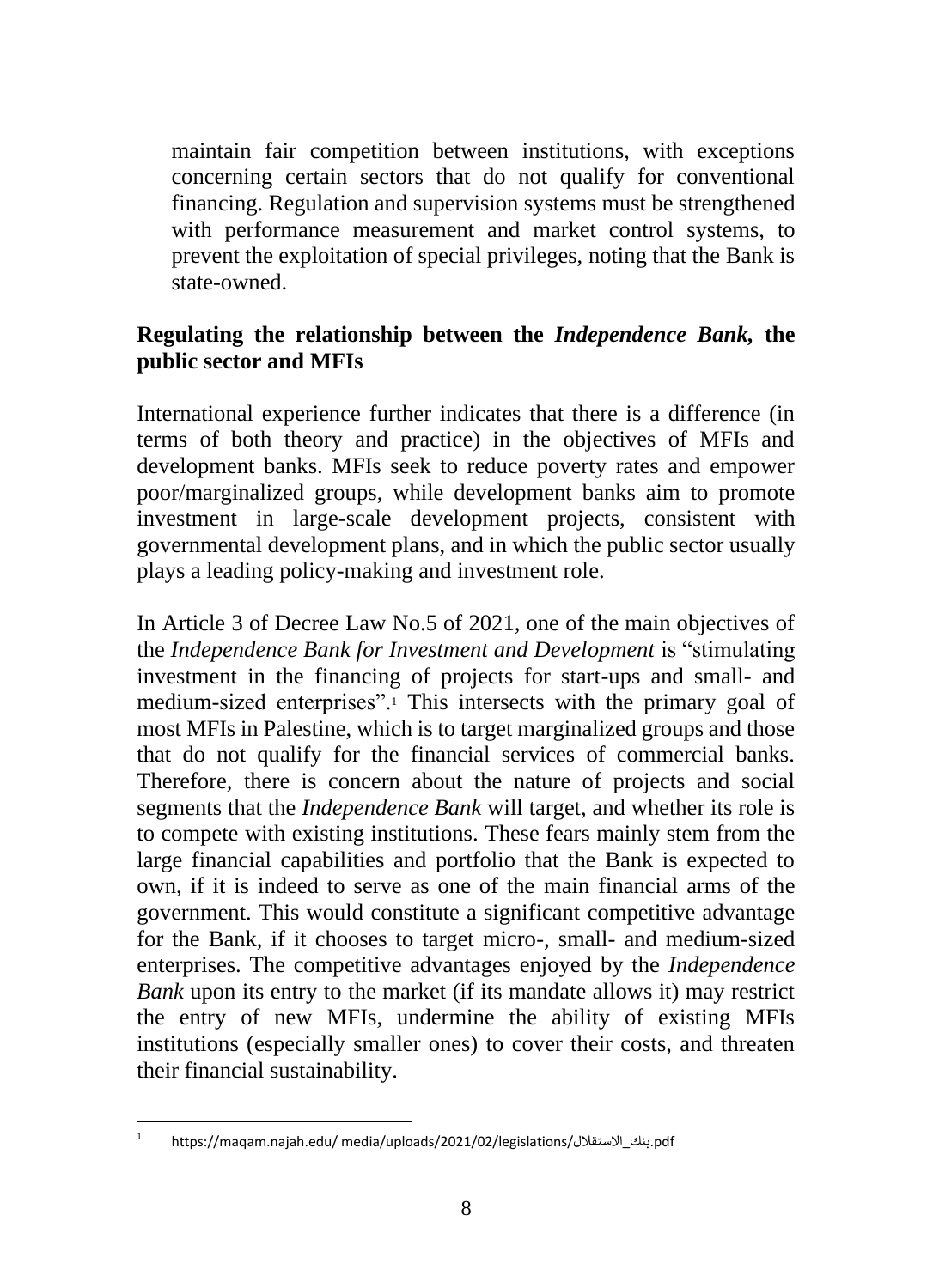Based on many local and global indicators, government should not directly involve itself in providing credit or managing microfinance initiatives. Government institutions lack the technical skills, political independence and expertise to run these types of programs. In numerous, similar international experiences, the direct entry of government into the microfinance sector has led to high levels of default, or low rates of loan recovery, due to widespread rent-seeking behavior by borrowers offering loans at low interest rates to non-target groups or for non-priority financing. This drained public resources, distorted the microfinance market, and had a significant negative impact on the sustainability of MFIs.

#### **Recommendations**

There are great opportunities for the further growth of the microfinance sector and for overcoming the challenges that it faces, enabling it to play a greater role in promoting comprehensive and sustainable development in Palestine. This requires various relevant authorities to adopt appropriate measures and policies, including with regard to the proposed *Independence Bank*.

## **Palestine Monetary Authority (PMA)**

- Examine the possibility of allowing MFIs to accept deposits, especially the deposits of the segments that they serve in their programs. The further study of global experience is valuable in this regard.
- Adopt subsidiarity and financial inclusion as part of evaluation and control indicators - within the framework of microfinance policies.
- Secure temporary financing lines for MFIs, helping them to face emergencies resulting from Israeli policies that are hostile to the Palestinian economy. This will fortify MFIs, enabling them to access financial support at a time when they need to reschedule the debts owed by small-size projects affected by such policies.
- Establish a mechanism (under PMA supervision) to coordinate the strategic plans of MFIs (3-year plans). This mechanism leads to the setting of binding priorities and general directions for MFIs and related development finance institutions.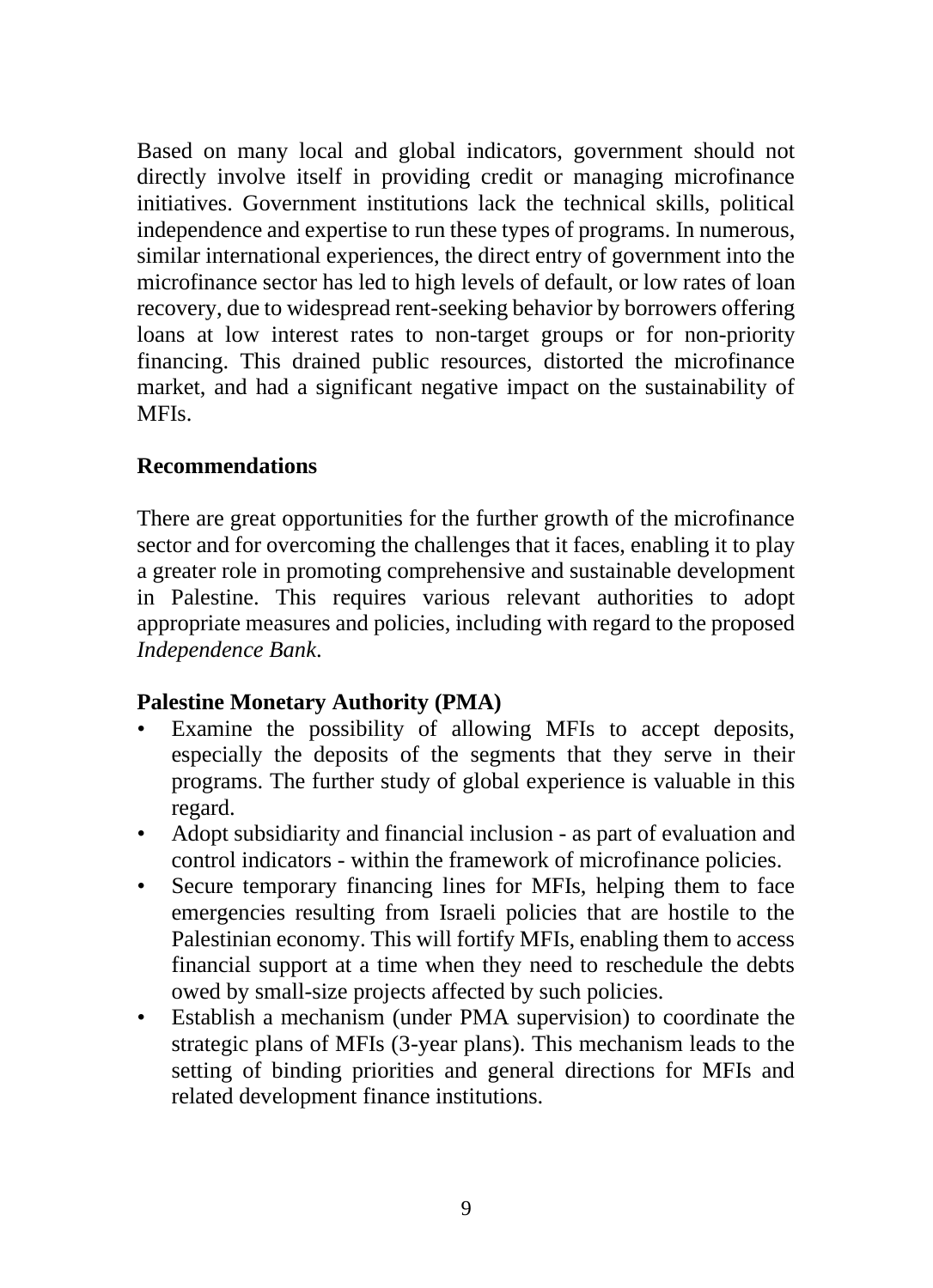#### **Microfinance Institutions (MFIs)**

- Adopt a comprehensive concept of development that suits the Palestinian context, especially aspects related to fighting poverty and addressing occupation measures. This should include a general framework and a unified strategy for development and poverty alleviation, led by competent government institutions, in coordination with various actors in this field: the private sector, the civil-society sector and international organizations.
- Encourage or obligate clients to receive training (financial, technical and marketing) before offering loans to any category of small-size projects.
- Conduct an evaluation of development finance institutions (medium and large, local and international) operating in the Palestinian economy (emphasis on institutions that finance their projects based on their priorities and do not practice lending). The goal here is to benefit from successful experiences, helping to develop this sector for the service of overall development goals, through the sharing of various financing roles by banking and non-banking institutions.
- Avoid making consumer loans (or loans for consumption and not production), by tightening loan conditions. Consumer loans have low developmental impact and high risk of default.

## **Government**

- Unify Palestinian laws across the West Bank and Gaza Strip concerning the development finance sector. This requires, at first, reviving the Legislative Council, and then reforming the Palestinian judiciary in a manner that preserves its independence. Unifying financial laws (and those related to MFIs) is part of this national duty.
- Establish funds or guarantee programs for financing provided by MFIs. This could be organized through PMA, or government, or both. This also requires the cooperation of the private sector (as part of their social responsibility initiatives) to achieve comprehensive, national development goals.
- Develop the banking law so that it takes into consideration the specificities of MFIs, and the future role of mainstream banks.
- Develop and activate complementarity in a microfinance system that includes MFIs, PMA, the judiciary, implementation agencies,